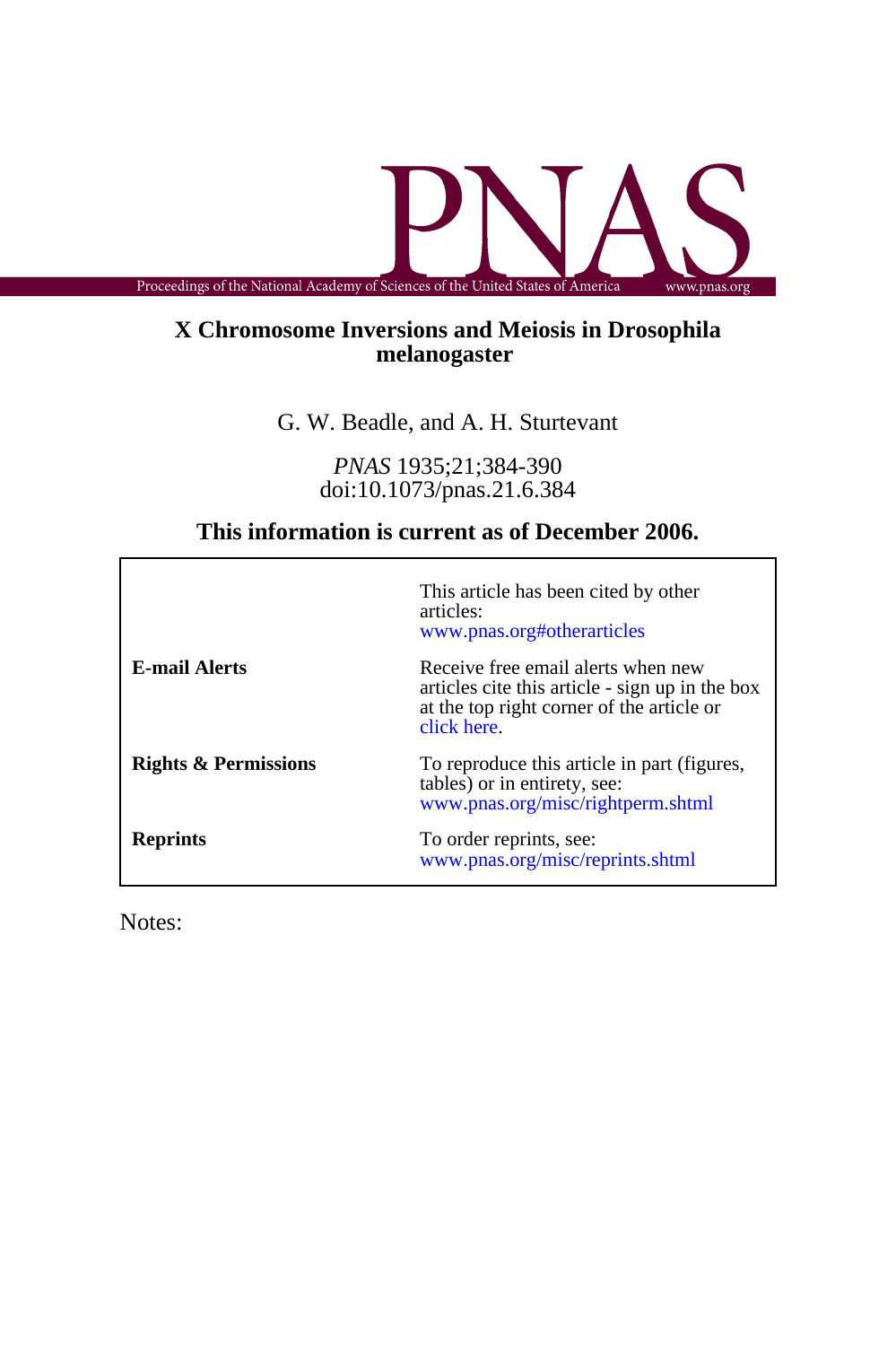### X CHROMOSOME INVERSIONS AND MEIOSIS IN DROSOPHILA MELANOGASTER

#### By G. W. BEADLE AND A. H. STURTEVANT

#### WILLIAm G. KERCKHOFF LABORATORIES OF THE BIOLOGICAL SCIENCES, CALIFORNIA INSTITUTE OF TECHNOLOGY

#### Communicated April 27. 1935

It has long been obvious that inversions, like other chromosome aberrations, should be useful in studying the nature of meiosis. Previous studies of inversions in Drosophila have not led to a general theory of the behavior of inversions that is subject to quantitative tests. Our experiments together with the published cytological observations on plants have led to such a theory, outlined below. The detailed data on which our conclusions are based will be published elsewhere.

Single Exchange.-- One of the reasons no general theory has been developed is that it has been inferred that single crossovers within the inverted section are rare (e.g., Sturtevant,<sup>1</sup> Gershenson<sup>2</sup>). The results now to be presented show that this conclusion is incorrect.

With regard to single exchanges between segments inverted relative to one another we know the following facts:

1. Single exchange probably occurs in all inversions with which we have worked. (See table 1 for list and description of these.) For long inversions the frequency of single exchange apparently approaches the frequency characteristic of the same segments normally arranged. The arguments in support of this conclusion follow.

We can regard Inv. scute-8 as practically <sup>a</sup> normal chromosome with the spindle attachment transposed from the right to the left end (table 1). From Inv. scute-8 over Inv. scute-4, a slightly shorter inversion, single crossovers are recovered and their frequency can be measured with fair accuracy. The observed frequency of recombinations is approximately normal; hence we can argue that Inv. scute-4 against a normal chromosome gives approximately the normal frequency of single crossovers but that they are not recovered. Inversion scute-8 over Inv. scute-7, a relatively short inversion, gives, in the common inverted segment, single crossovers which can be recovered by mating to males which give duplications and deficiencies of appropriate length. Here the frequency cannot be accurately measured but our data suggest that single exchange frequency is reduced in Inv. scute-7 to approximately one-half to two-thirds of the normal for the segment which is inverted. In a similar way we have demonstrated the occurrence of single crossovers in the common inverted segment of several other combinations of inversions although in many cases the relative inviability of the crossovers makes an accurate measure of their frequency difficult.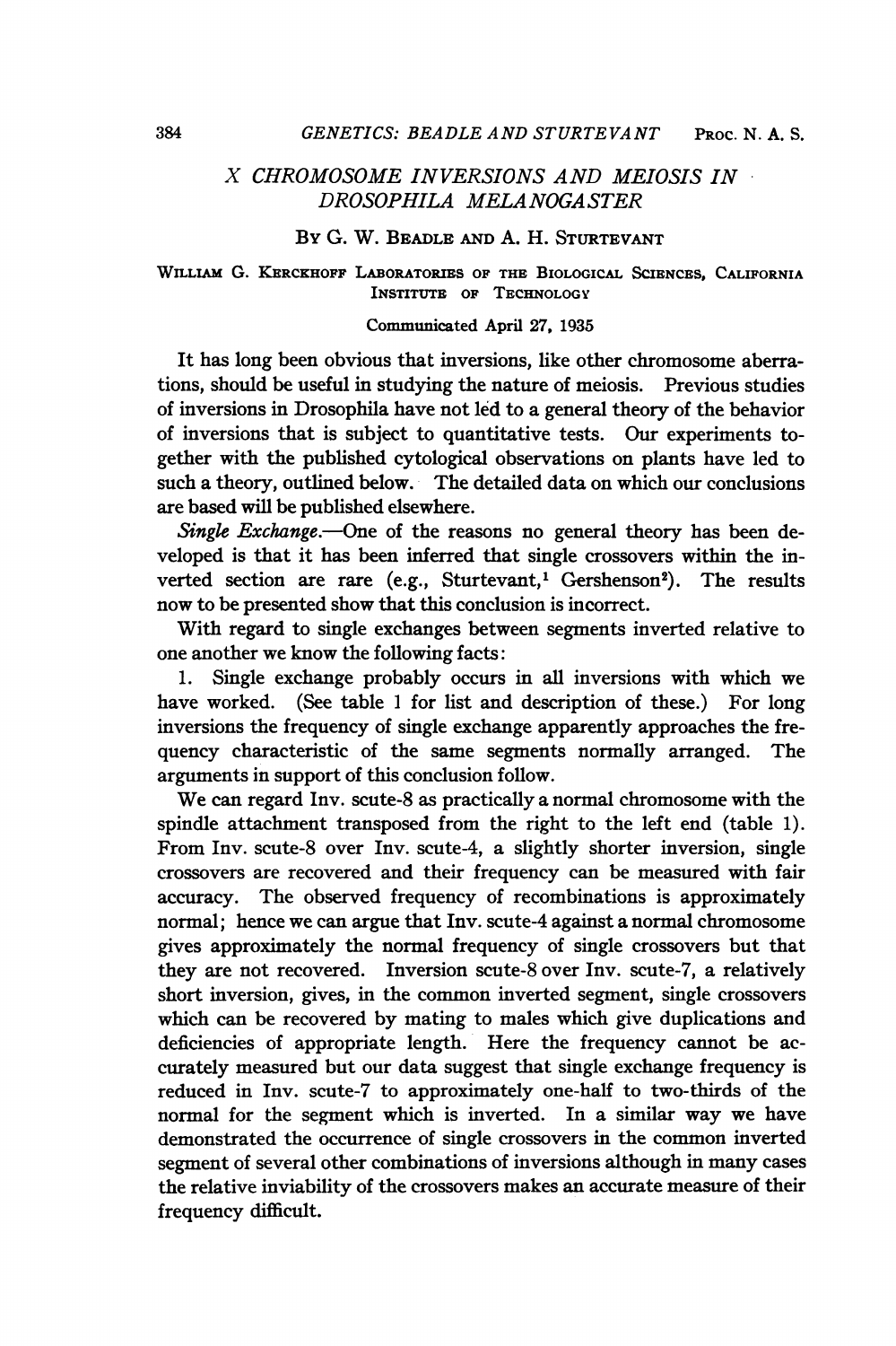A second method that we have used involves the use of attached  $X$ females heterozygous for inversions. Such females heterozygous for Inv. yellow-4 give, by single exchange in the inversion, either  $(1)$  a closed  $X$ chromatid which can be recovered, or  $(2)$  a chromatid with two spindle attachments forming a chromatid tie between the egg nucleus and the second polar body nucleus. From the distortion of the sex ratio in the progeny it is inferred that the second result gives inviable eggs. The distortion of the sex ratio is therefore itself a measure of the frequency of single exchange. Both the number of recovered closed chromatids and the distortion of the sex ratio show that single crossovers occur with approximately normal frequency. Attached  $X$  females heterozygous for Inv. scute-7 give results as above, except that the closed chromatid cannot be recovered directly. Distortion of the sex ratio gives results in approximate agreement with those from Inv. scute-8/Inv. scute-7 discussed above. The sex ratio in  $\widehat{XX}$  females heterozygous for Inv. delta-49 indicates that single crossovers within the inversion occur, but with a low frequency.

2. Single exchange must result in one chromatid with two spindle attachments and one with none, leaving two non-crossover normal chromatids. This is shown directly by cytological observations in Zea<sup>3</sup> and Trillium.4 These cytological observations are in agreement with the genetic evidence given in the paragraph above in indicating that single crossovers occur within inverted segments.

3. Chromatids with two spindle attachments must form a tie between the first division nuclei, or between one pair of second division nuclei following a three-strand double, one exchange of which is inside, the other outside the inversion.

4. In Drosophila such a tie either does not break, or if it does the fragments are rarely or never included in the egg nucleus. This conclusion follows from the fact that duplication- or deficiency-carrying zygotes do not occur in the progeny of females heterozygous for inversions known to give single crossovers.

5. A single chromatid tie between first division nuclei does not result in the production of an inviable egg or a zygote inviable at a later stage. This conclusion comes from experiments in which egg and larval-pupal mortality were measured. Inversions known to give a high frequency of single crossovers give low egg mortality, and a mortality at later stages not higher than normal controls. Observed egg mortalities for certain inversions are as follows:

| Inv. scute- $8/+$  | $6.8\%$ |
|--------------------|---------|
| Inv. scute- $4/+$  | $7.5\%$ |
| Inv. yellow- $4/+$ | $7.7\%$ |

If single exchanges gave rise to inviable eggs in half the cases, we should expect for these inversions approximately 50 per cent inviability.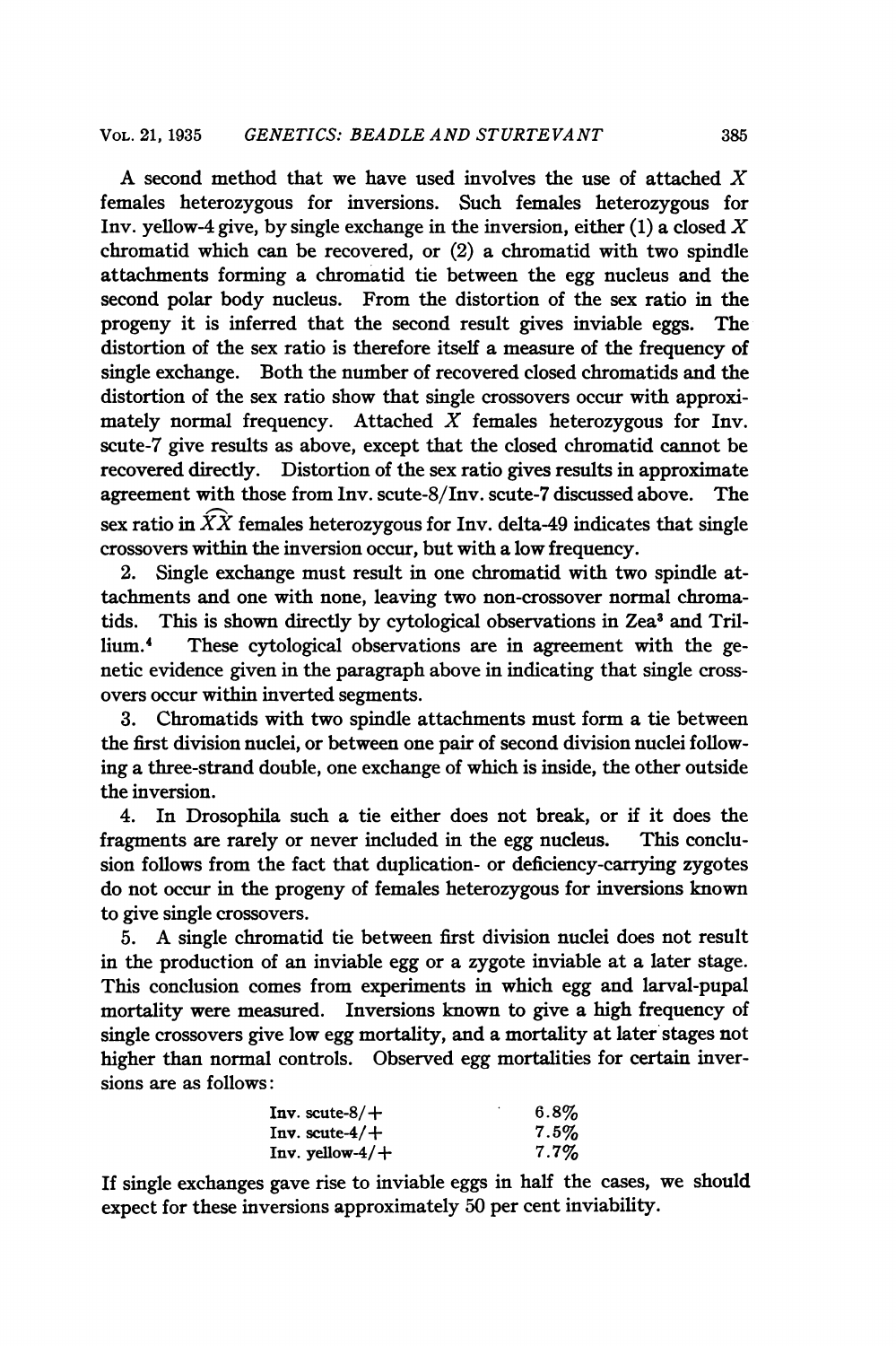The above facts, together with the fact that the second meiotic division spindles in the Drosophila egg lie with their axes approximately on the same straight line and form four nuclei likewise in a line, the inner one of which becomes the egg nucleus (Huettner<sup>5</sup>), lead us to propose the following scheme:

1. A single chromatid tie between two spindle attachments, one in each first division nucleus, prevents the tied daughter spindle attachments from going into the end nuclei but results in conditions (possibly mechanical orientation) such that the two normal chromatids always go to the end nuclei, one to each (Fig. 1). The chromatid with no spindle attachment goes to neither pole and is lost.

2. When both daughter spindle attachments of a chromosome in one first division nucleus are tied to spindle attachments in the other nucleus, nothing from the particular tetrad under consideration can go to the end nuclei during the second division (Fig. 1).



Above: the products of meiosis in the egg following a single exchange within a heterozygous inverted segment. Below: as above following a four-strand double exchange within the inverted segment. In both cases only the  $X$  chromosome tetrad is figured; each product, of course, contains one set of autosomes not shown in the diagrams. Either of the end products can be taken to represent the egg nucleus.

3. When the egg nucleus contains a spindle attachment with a chromatid tie to a spindle attachment in the second polar body nucleus, the egg is inviable, i.e., gives rise to a zygote which dies in the egg stage.

Applying the above hypotheses to the heterozygous inversion case, it is seen that: (1) Single exchange tetrads undergo reduction in such a way that only non-crossover chromatids are distributed to the end nuclei; the crossover chromatids are selectively eliminated. In half the cases of single exchange in the inversion accompanied by single exchange outside (threestrand doubles), one pair of second division nuclei will be connected by a chromatid tie.<sup>4</sup> which if it involves the inner nucleus, will result in an inviable egg. Except for the case of Inv. scute-7, lethal eggs from this source would be of negligible frequency in the inversions considered here. (2) Two-strand double exchange tetrads undergo reduction in the normal way; no chromatid ties are formed. (3) Three-strand double exchanges are equivalent mechanically to single exchanges but give rise to an egg nucleus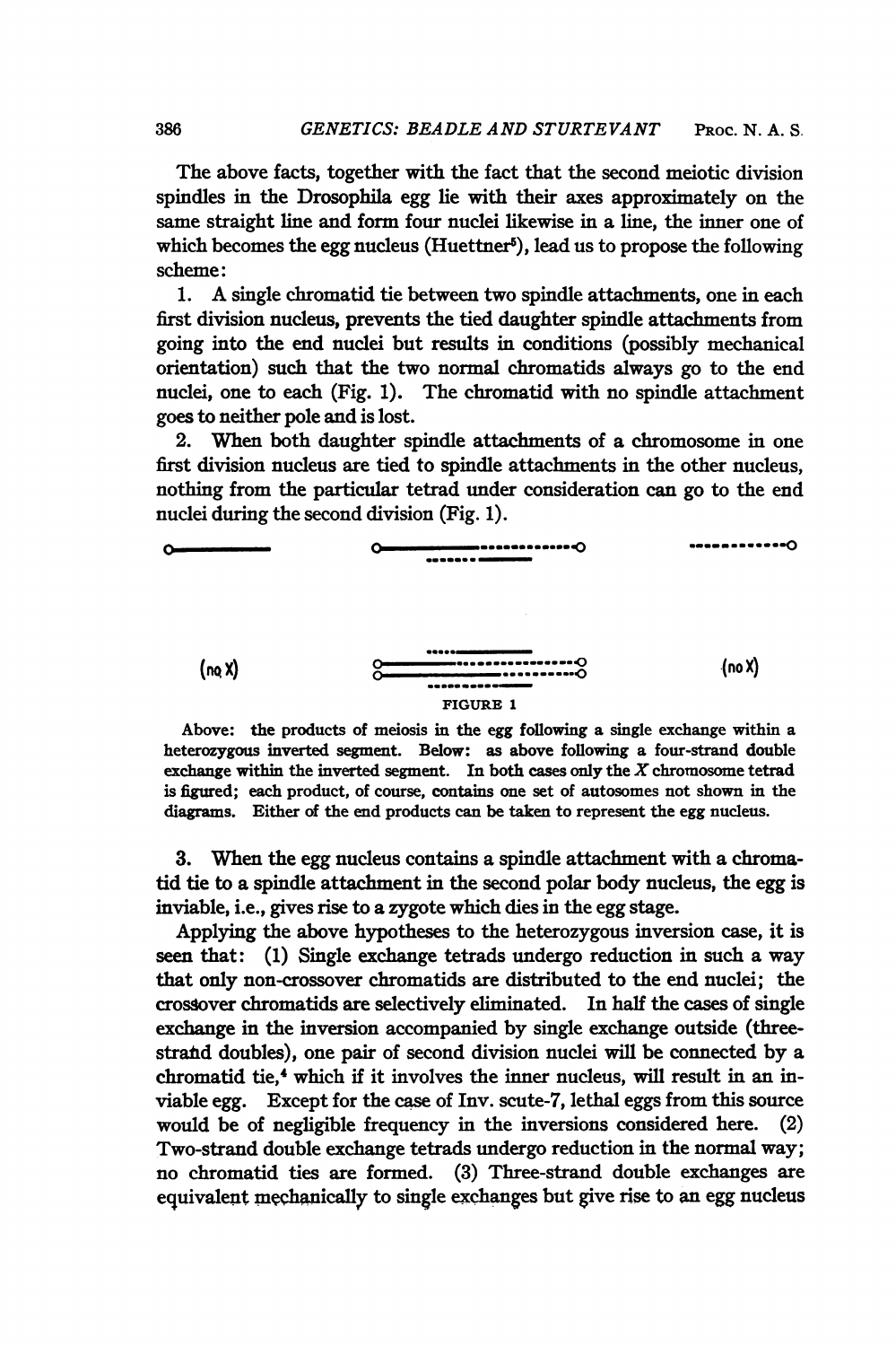containing either a non-crossover or a double crossover chromatid. (4) Four-strand double exchanges give nothing but no- $X$  nuclei. (5) Triple exchanges of the various possible types give results which can readily be worked out; the results of all of the types, occurring with frequencies determined by random exchange, together with a summary of the results from singles and doubles, are as follows:

| <b>EXCHANGE</b> | <b>NON-CROSSOVERS</b> | <b>DOUBLE CROSSOVERS</b> | $NO-X$ EGGS |
|-----------------|-----------------------|--------------------------|-------------|
| None            |                       |                          |             |
| <b>Single</b>   |                       | ٠                        |             |
| Double          | 3                     | 3                        | 2           |
| Triple          | 7                     | 21                       | 4           |

The relations discussed below can be considered as tests of the above scheme.

1. There should be a quantitative relation between recovered double crossovers and patroclinous males. Inversions which give no double crossovers should give a low frequency of patroclinous males. (Normal females give some, presumably as the result of an independent mechanism.) With longer inversions the frequency of doubles increases and likewise the frequency of patroclinous males should increase. The frequencies of patroclinous males from several inversions are given in table 1.

|                          |                                            | TABLE 1                                          |                   |                                                    |                   |
|--------------------------|--------------------------------------------|--------------------------------------------------|-------------------|----------------------------------------------------|-------------------|
| <b>INVERSION</b>         | <b>ENDS OF INVERSION</b><br>(MAP POSITION) | <b>PRIMARY EXCRPTIONS</b><br><b>FEMALES</b><br>% | <b>MALES</b><br>% | <b>SECONDARY EXCEPTIONS</b><br><b>FEMALES</b><br>% | <b>MALES</b><br>% |
| $+/-$ (standard control) |                                            | 0.02                                             | 0.08              | 4.3                                                | 4.3               |
| Scute- $7/+$             | $0+$ to $14+$                              | 0.09                                             | 0.28              | 12.9                                               | 15.1              |
| Delta- $49/+$            | $11 \pm$ to $42 \pm$                       | 0.00                                             | 0.20              | 45.4                                               | 41.9              |
| $CIB/+$                  | $6 +$ to 59.4                              | 0.25                                             | 0.47              | 36.6                                               | 37.8              |
| Bobbed-df/ $+$           | $9 \pm$ to $64 \pm$                        | 0.00                                             | 1.95              | 13.7                                               | 15.9              |
| $Yellow-4/+$             | $0 -$ to $61 \pm$                          | 0.05                                             | 2.34              | 6.8                                                | 8.9               |
| Scute- $4/+$             | 0+ to $64 \pm$                             | 0.02                                             | 5.75              | 4.3                                                | 13.4              |
| Scute- $8/+$             | $0+$ to 66                                 | 0.02                                             | 3.20              | 9.9                                                | $13.8^\bullet$    |
| Scute-4/delta-49         |                                            | 0.00                                             | 0.17              |                                                    |                   |
| Scute-8/delta-49         |                                            | 0.26                                             | 0.34              | 47.3                                               | 43.5              |
| CIB/delta-49             |                                            | 0.32                                             | 0.16              |                                                    |                   |
| Delta-49/vellow-4        |                                            | 0.32                                             | 0.13              | 53.2                                               | 53.2              |

Scute-7 inversion and Inv. delta-49 give few or no doubles; patroclinous males are very low in frequency. ClB inversion gives recovered doubles with a low frequency; patroclinous males are low but higher than from Inv. scute-7 or Inv. delta49. The other inversions give appreciable frequencies of doubles. The relation between doubles and patroclinous males from experiments where practically all doubles could be detected in the males and where, at the same time, patroclinous males could be detected, are as follows: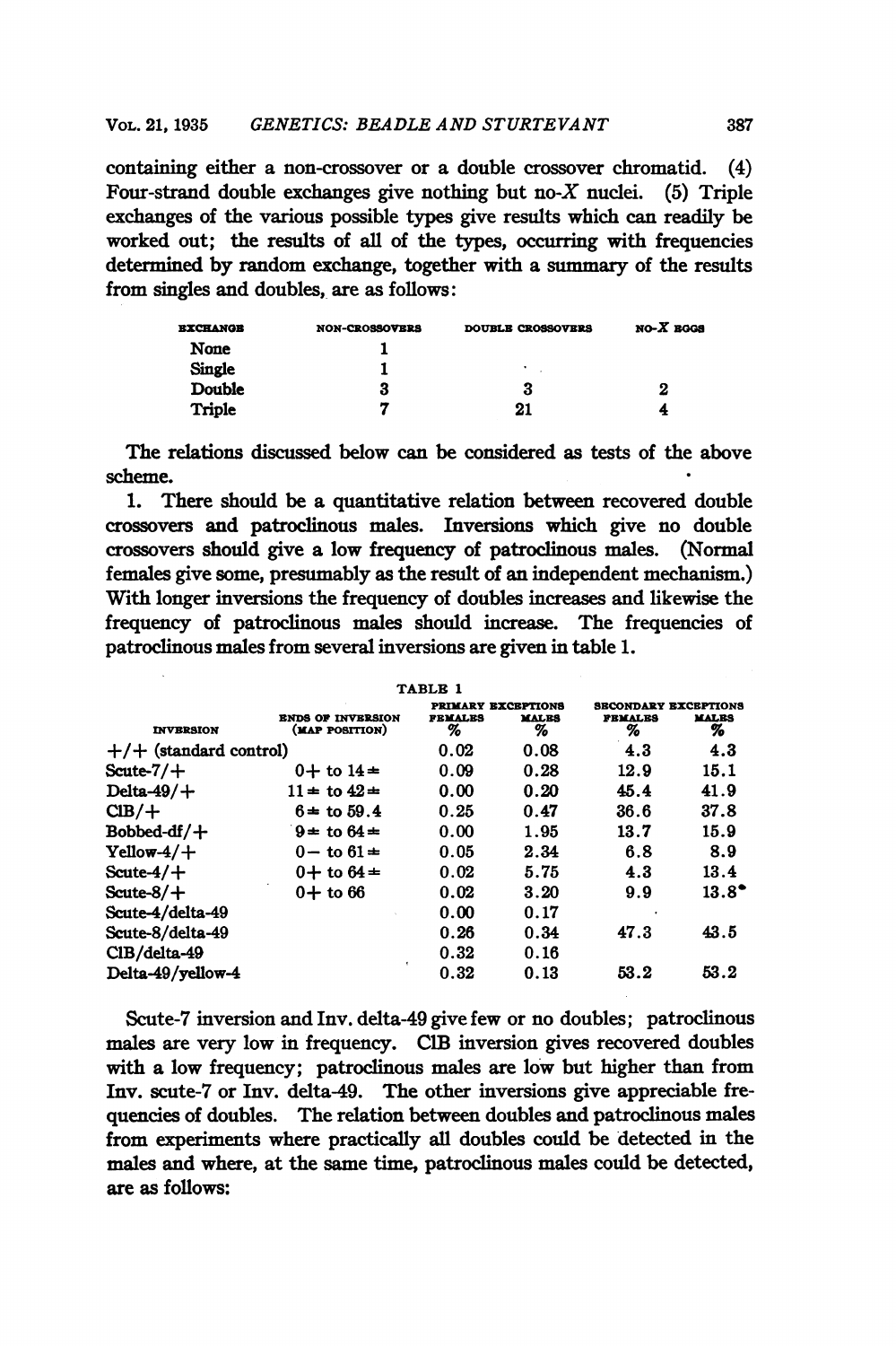| <b>CONSTITUTION</b>              | <b>REGULAR MALES</b> | <b>CROSSOVER MALES</b> | PATROCLINOUS MALES |
|----------------------------------|----------------------|------------------------|--------------------|
| $Bobbed-df/+$                    | 3261                 | 93                     | 66                 |
| $Yellow-4/+$                     | 2063                 | 57                     | 51                 |
| $\text{Scute-4}/+$               | 1090                 | 108                    | 63                 |
| $\text{Scute-8}/+$               | 1677                 | 93                     | 57                 |
| Scute-8df/ $+$ (lethal in males- |                      |                        |                    |
| numbers corrected)               | 422                  | 60                     | 31                 |
| Total                            |                      | 411                    | 268                |

From double exchanges we expect 3 double crossover males to 2 patroclinous males. None of the counts shows significant deviations from this ratio and the total gives a ratio of 3.22 to 2, a deviation from 3:2 not statistically significant. From the longer inversions we expect a low frequency of triple exchanges which would change the ratios to  $3 + 2$ . Actually the inversions giving the highest frequencies of crossovers show the greatest deviation from a 3:2 ratio; these deviations are in the expected direction.

2. Reducing crossing-over in a long inversion by putting it over a shorter one should decrease the frequency of patroclinous males as well as of double crossovers. We know that, from the combinations given in table 1, no double crossovers are recovered. Patroclinous males are very low in frequency.

3. The frequency of exceptional females should be as low as that from normal females and should not vary with crossing-over. From table <sup>1</sup> it is seen that this expectation is approximately realized.

4. The frequency of inviable eggs from females carrying an inversion should be equal to the frequency of patroclinous males (no- $X$  eggs fertilized by Y and X sperms should account for these two classes). The egg mortality data from inversions considered in relation to more or less comparable normal controls (strictly comparable controls cannot be had), show that this is so.

It is clear, then, that the hypothesis is in reasonably good agreement with the available evidence from heterozygous inversions.

'There is another test which can be applied, natnely, the behavior of heterozygotes and homozygotes for a closed  $X$  chromosome. These have been studied by L. V. Morgan.<sup>6</sup> Comparing the published data with expectation according to the above scheme, we find two important discrepancies: (a) The non-crossover classes from  $X/X<sup>c</sup>$  are not equal, there being an excess of X over  $X^c$  individuals. (b) The inviable eggs from  $X/X^c$  are much higher in relation to doubles than expected. Experiments using a second closed  $X$  chromosome found by Mr. R. D. Boche of this laboratory show that both of these discrepancies are due to viability effects. Data from both heterozygotes and homozygotes for this new closed  $X$ chromosome will be considered in detail in another publication, but we can say here that all of the data are in substantial agreement with the scheme under consideration.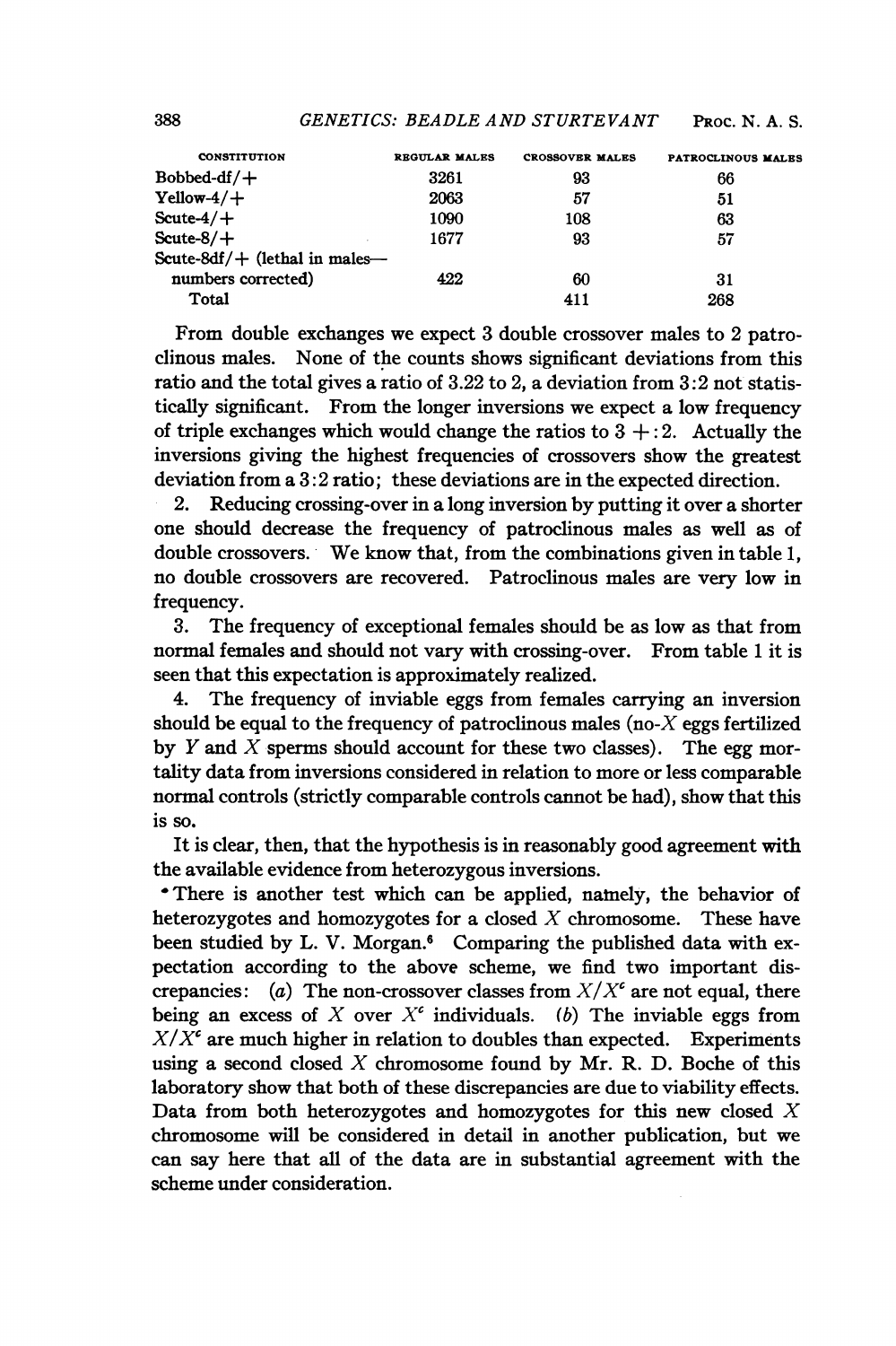Secondary Non-Disjunction.—Heterozygous inversions give secondary non-disjunction with a frequency which shows a very strong negative correlation with crossing-over. This can readily be seen to be true in table 1. Inversions CIB and delta-49 which show low crossing-over for the whole chromosome give high frequencies of secondary exceptions. Combinations of long against short inversions likewise give high frequencies. Since  $XXX$  and  $YO$  zygotes are lost the frequency of exceptional gametes will differ from that of exceptional zygotes; where  $q$  is taken as the proportion of exceptional zygotes and  $\phi$  the proportion of exceptional gametes,  $\phi$  =

 $\frac{2q}{1+q}$ . From the data given in table 1 and from additional data not included

here,  $p$  appears to approach 0.667 as a maximum. Since the  $X-Y$  synapsis scheme proposed by Bridges<sup>7</sup> gives a maximum  $p$  value of 0.5, clearly below that indicated by the inversion data, it becomes necessary to search for a new interpretation of secondary non-disjunction. We know that secondary exceptional gametes practically always come from non-crossover  $X$  tetrads. Such tetrads in the presence of a  $Y$  chromosome evidently undergo a preferential segregation similar to that studied by Sturtevant<sup>8</sup> for the fourth chromosome. Non-crossover  $X$  tetrads plus a  $Y$  must give a higher frequency of  $XX-Y$  than  $X-XY$  separation. The data are inadequate to measure accurately the extent of this preference. The constant value 0.667 (limiting value for certain types of fourth chromosome arrangements) gives results that are not unreasonable. Additional experimental data are needed.

General Conclusions.—It has been shown above that crossovers between  $X$  chromosome segments inverted with respect to one another influence the orientation of the meiotic tetrads in such a way as to eliminate the single crossover chromatids, leaving a normal non-crossover one in the reduced egg nucleus. The more complex results expected from multiple exchange are analyzed and shown to give results in agreement with observation. It seems probable that the scheme outlined in this paper will apply for the case of inversions that do not include the locus of the spindle attachment and for other chromosome aberrations in which crossing-over gives rise to chromatids with two spindle attachments, and where the conditions of meiosis are such that  $(a)$  the meiotic spindles are oriented so that the reduced nuclei lie approximately on a single straight line, and  $(b)$ only one of the terminal nuclei functions in further development. These conditions obtain in megasporogenesis in most seed plants, as well as in o6genesis in most animals.

Discussion of the bearing of this scheme on the mechanism of normal disjunction, on the evolutionary significance of inversions, and similar elaborations, is omitted for lack of space.